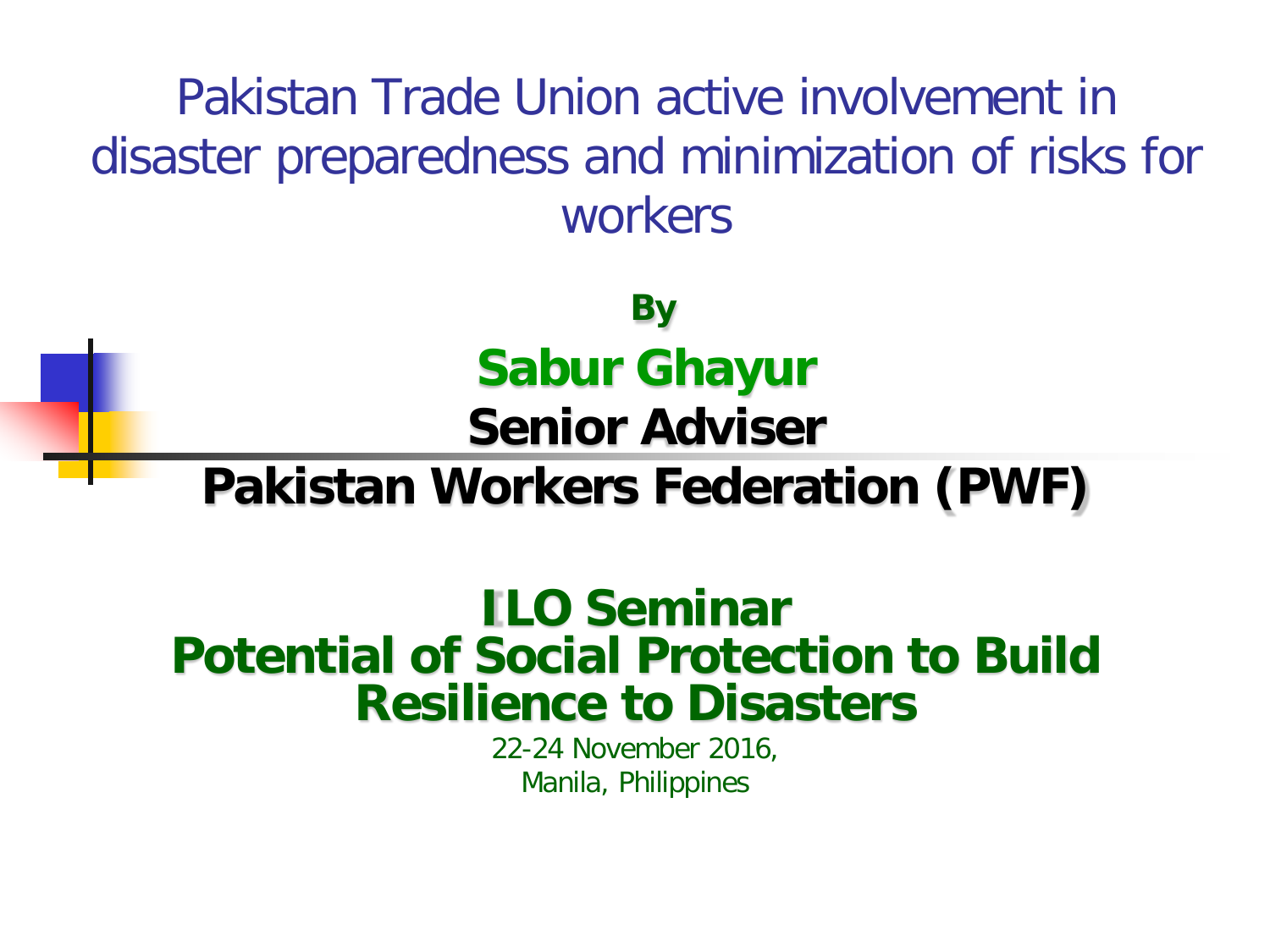- **Unions: disaster management and risk** minimization activities
- Description of union activities
- Union participation
	- **qlimpses of PWF work**
- Conclusions and way forward
- Annex A & B
	- Extent of damages caused by earthquake & floods
	- Social protection institutions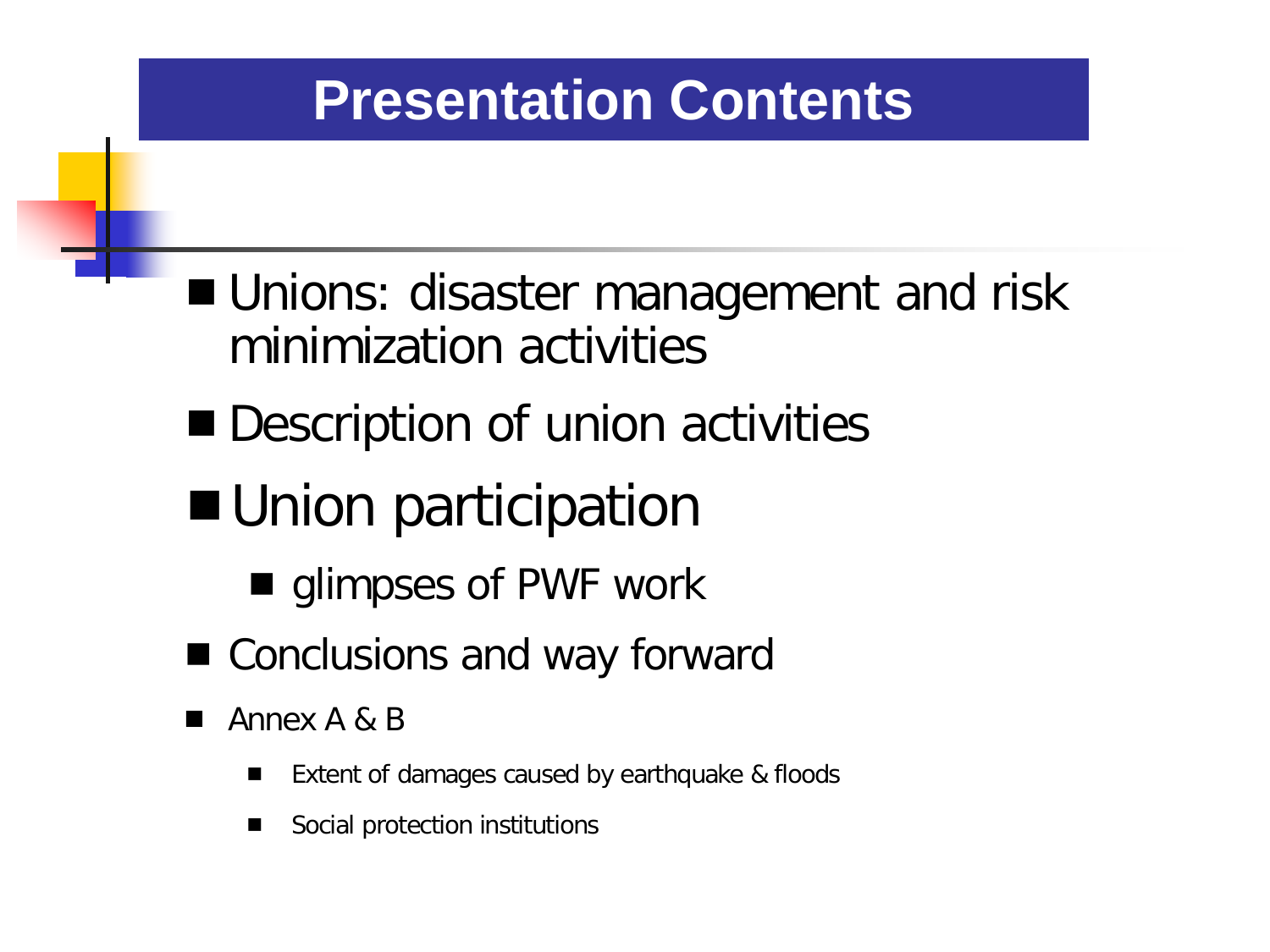## **Unions: Disaster Preparedness and Risk Minimization**

- Damage and needs assessments
- Disaster relief
- Cash for work
- Support to persons with disabilities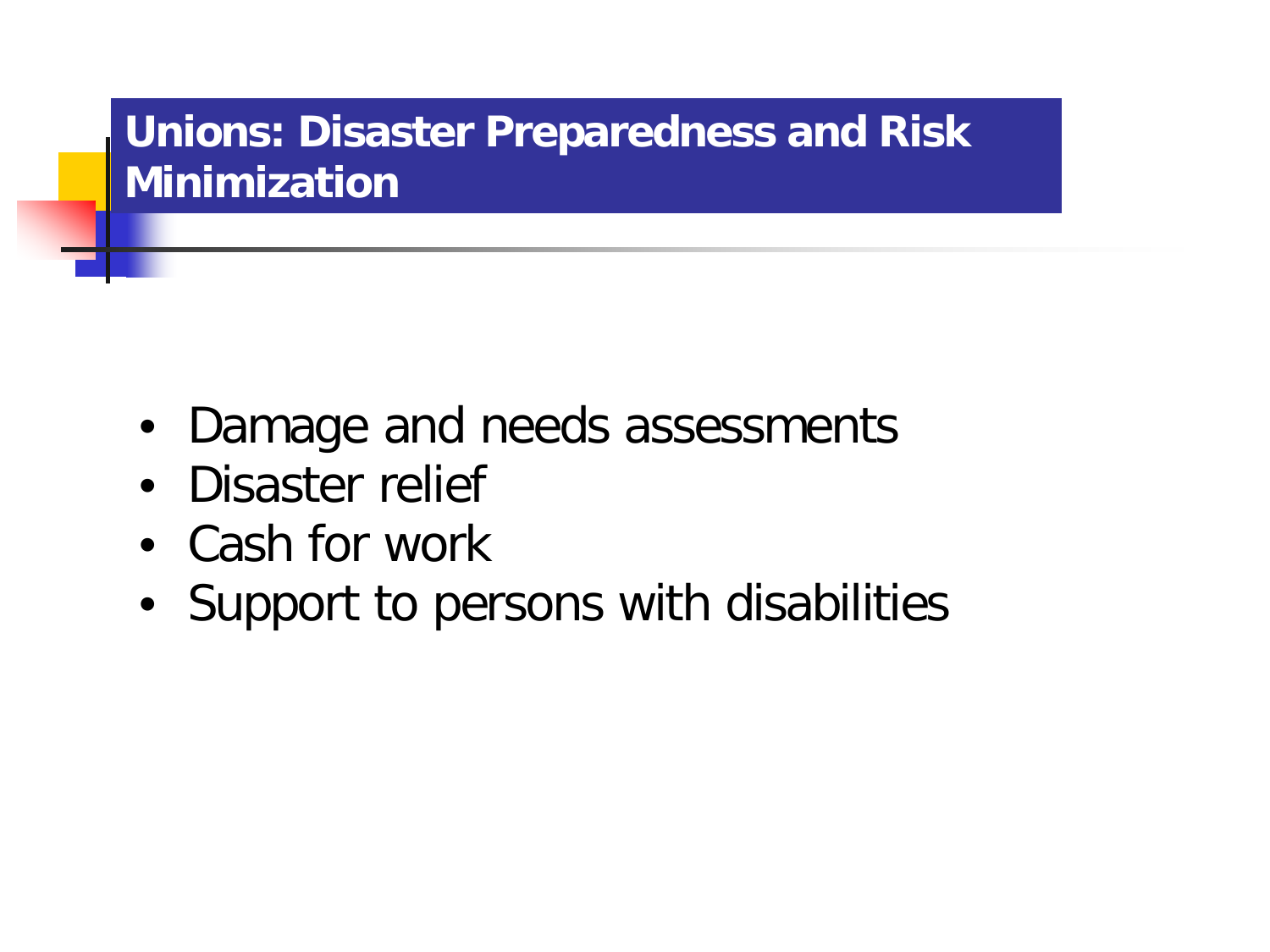## **Description of Union Activities - 1**

- Damage and needs assessment, besides immediate visits feedback from
	- affiliated unions/members from the affected areas
	- 8 Regional executive boards of PWF
	- Provincial chapters of WEBCOP
- Priority areas of work
	- Worst affected areas & union and/or member presence
	- Survey, if needed, of persons needing assistance
	- Program (s) development
	- Seeking support for program (s), and dialogue & lobby
	- Program (s) launch
		- with support of ILO, ITUC-AP (earlier ICFTU-APRO) and others
		- Union-members supported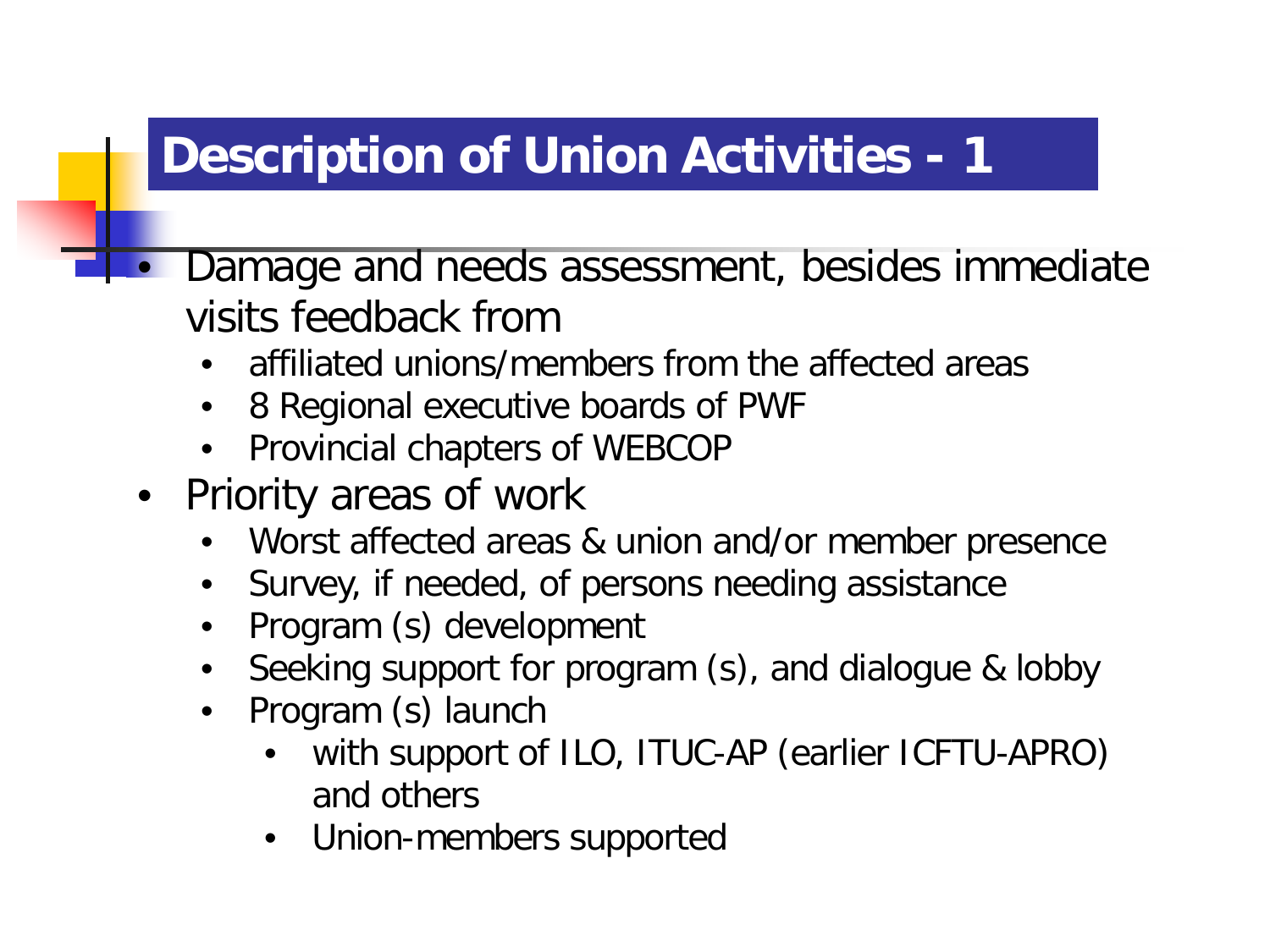Unions Participation - 1

**Immediate need: cash, work, debris removally Initially with support of ICFTU-APRO later ILO & others** 

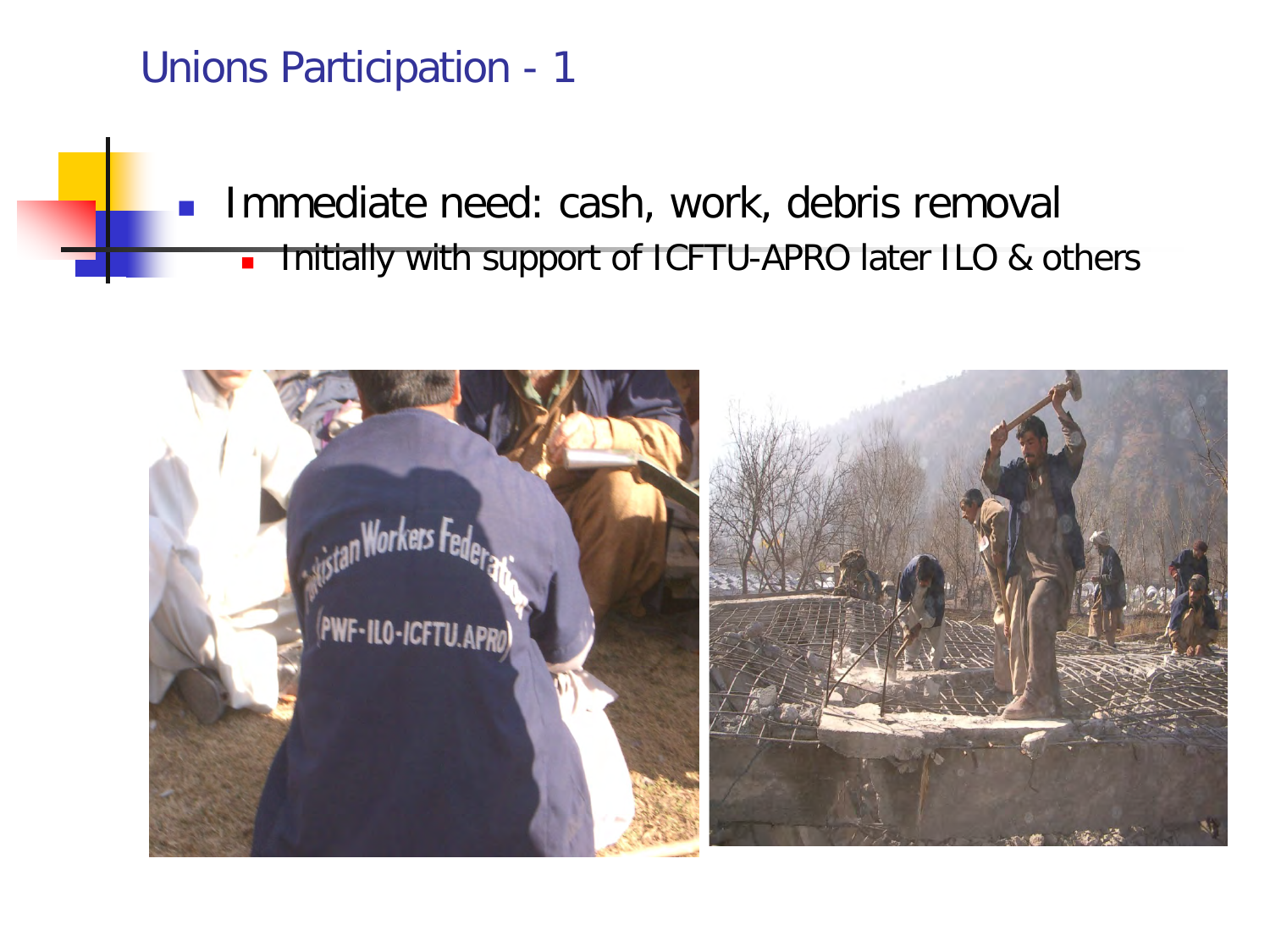## Unions participation - 2

- **Immediate need: shelter &** schooling for children
	- Tents with ICFTU-APRO & own arrangements for school



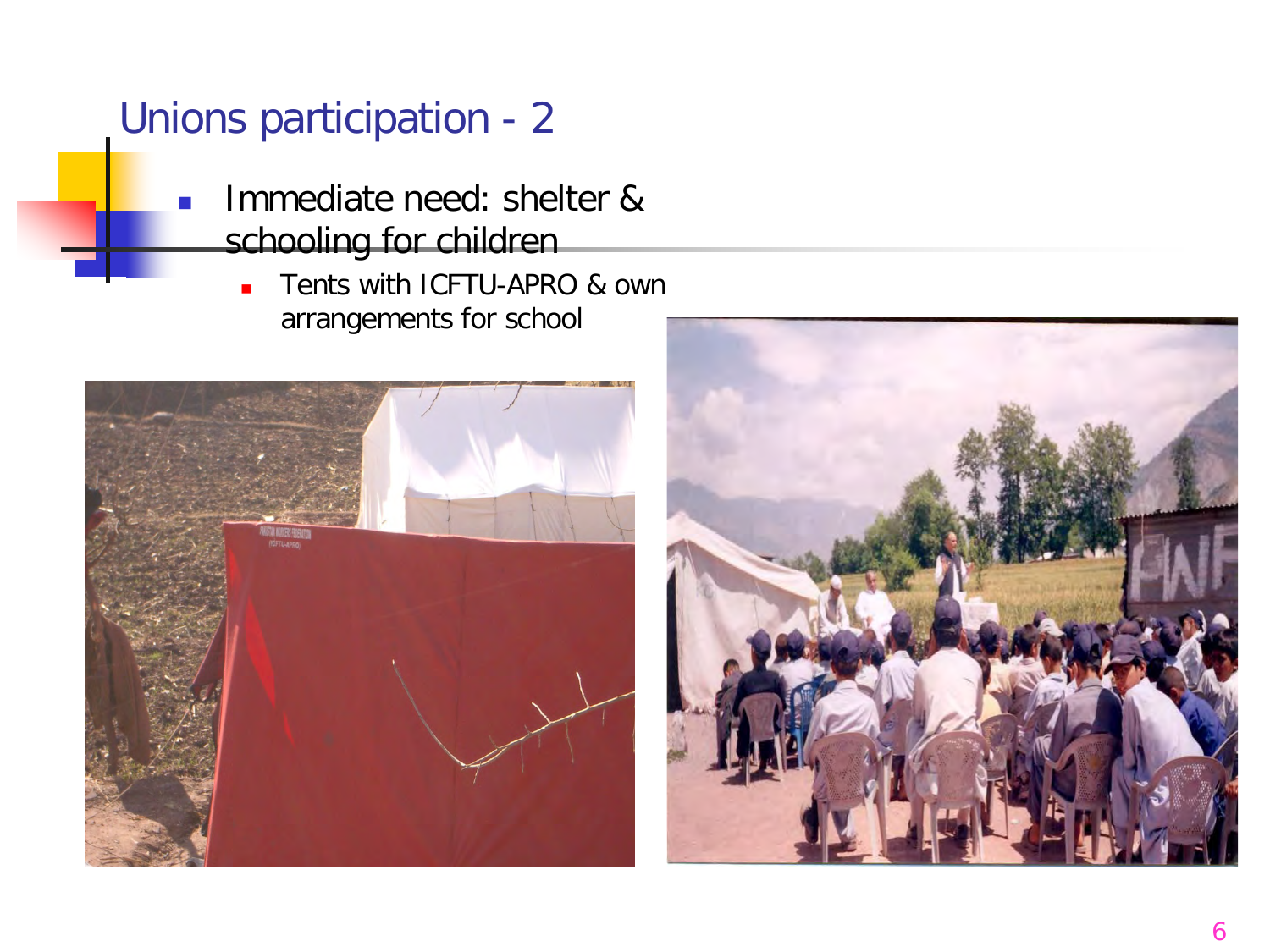## Unions participation - 3

- 
- Immediate need: water
- supply
	- **ILO & others support**



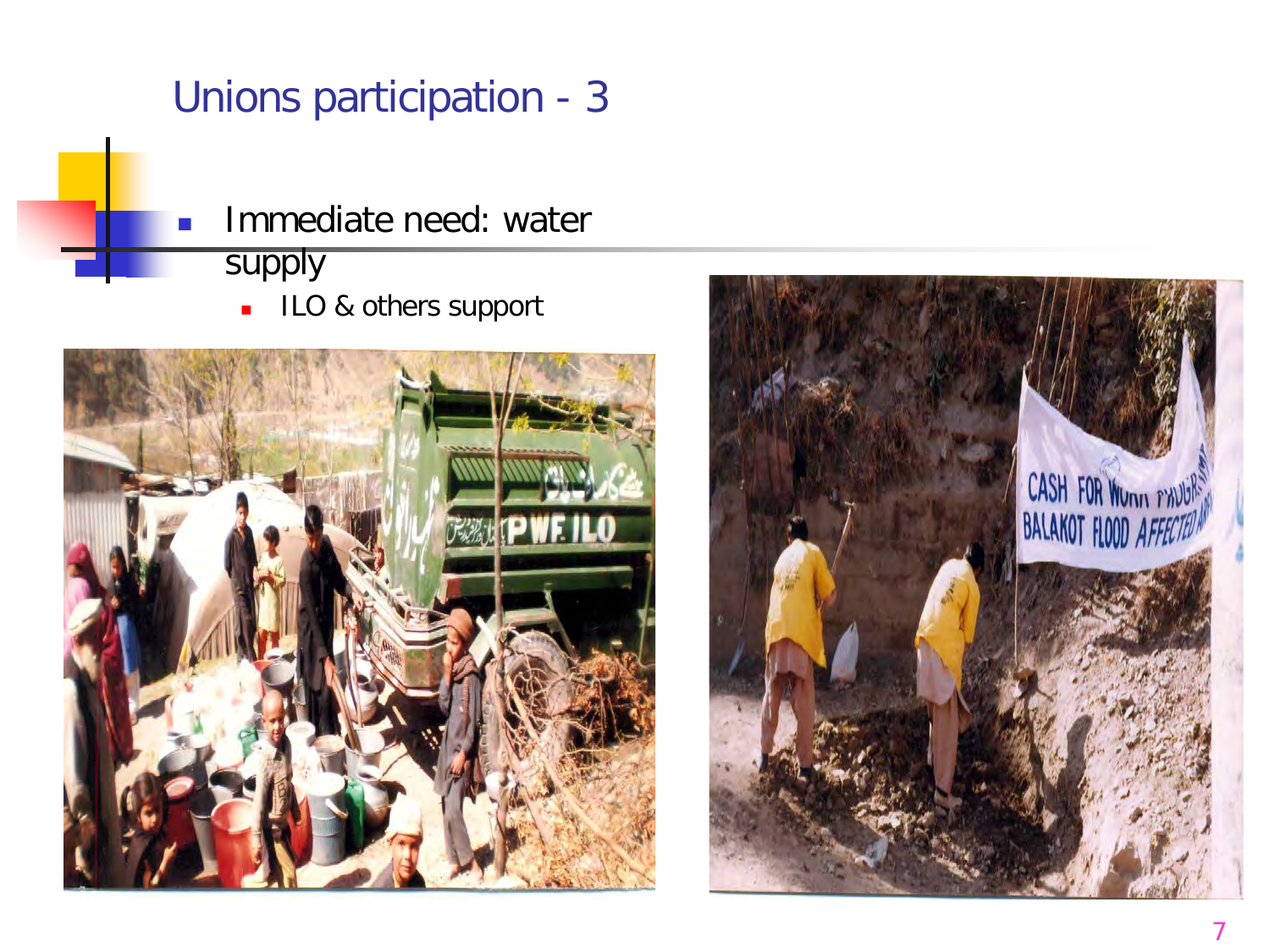## **Unions Participation - 4**

- Outreaching persons with disabilities
	- **PWF survey of the most affected District** 
		- **Details of persons with disabilities documented**
	- A monthly stipend, equivalent to Benazir income support program, launched with own contribution/donations – still being continued
- **Lobby and dialogue** 
	- **The Tourism a major source of livelihood** 
		- Organised seminar (s) with ILO, inviting ministers & govt officials ----focus livelihoods
		- **Engaged with concerned govt. officials, ministries for** tourism support together with civil society
		- **Joined civil society lobby group**
	- **Part of such activities WEBCOP** 
		- **Unions imp. member of workers employers bilateral** council of Pakistan (WEBCOP)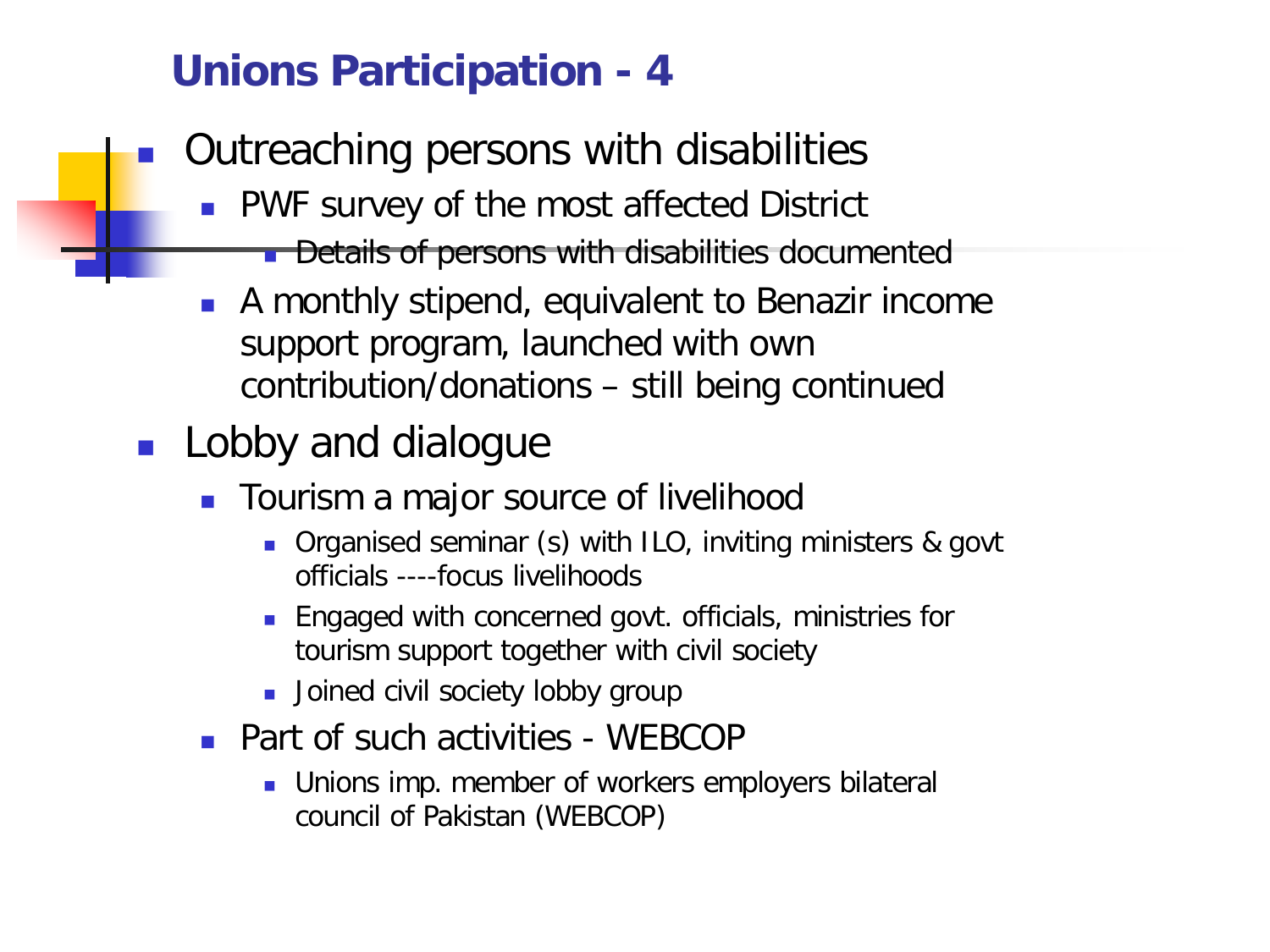# **In Conclusion**

- **Nith limited resources, TUs demonstrate** disaster preparedness & mitigation and risk minimization
	- **Being on the governing bodies of workers'** related social protection institutions; unions, to an extent, influence programs outreaching the vulnerable & victims
- Good relations with employers federation of Pak (EFP) **&** esp. being part of WEBCOP
	- Contribute in effective lobby & policy dialogue
- **Our ivelihoods & decent work remain vulnerable to natural disasters. Capacities developed & institutions established need strengthening & greater cooperation. Disasters related org. need to effective integration with SP institutions to ensure resilience to relief & disaster management. UNION with a reach across the country is a natural partner/facilitator.**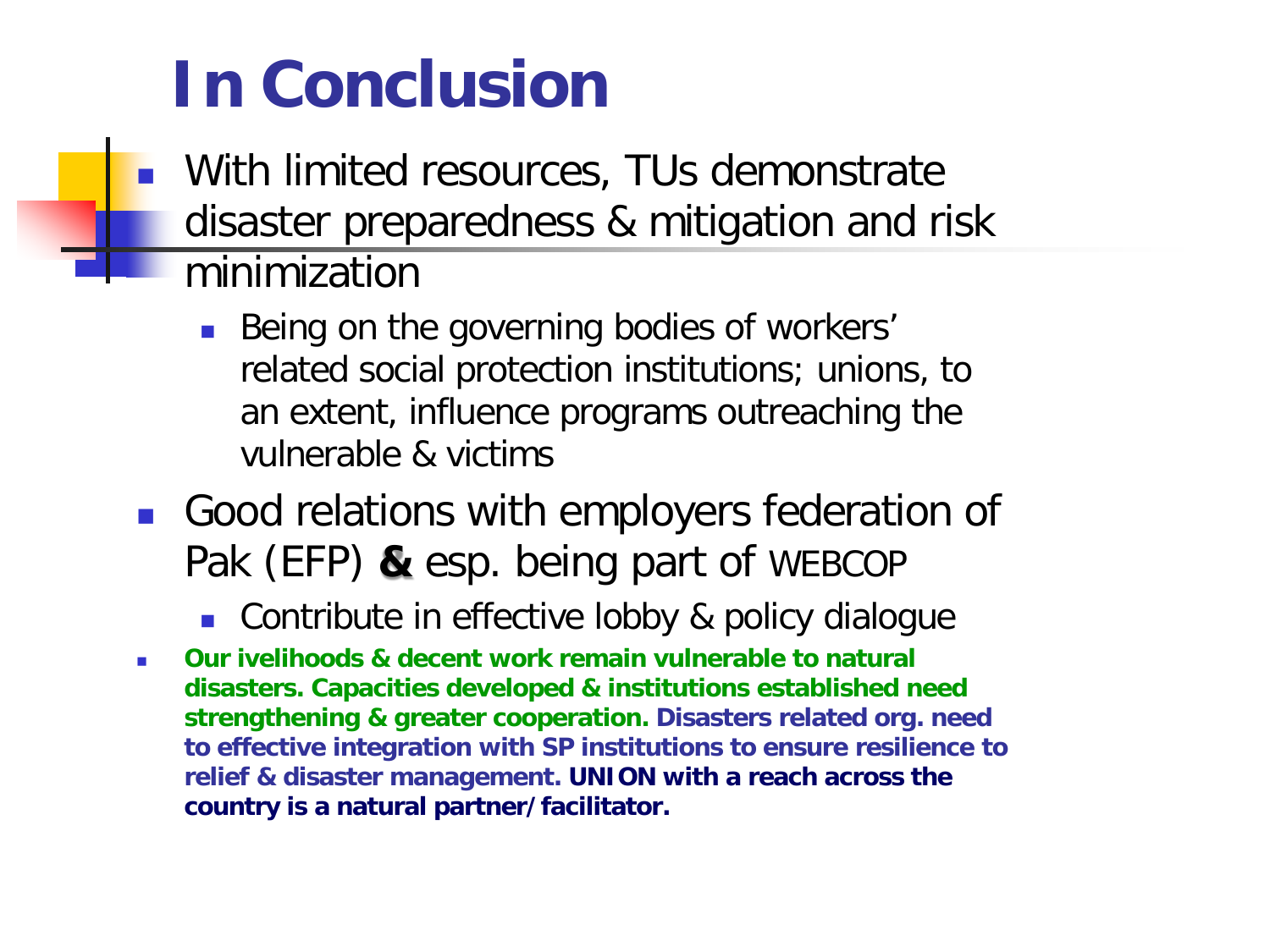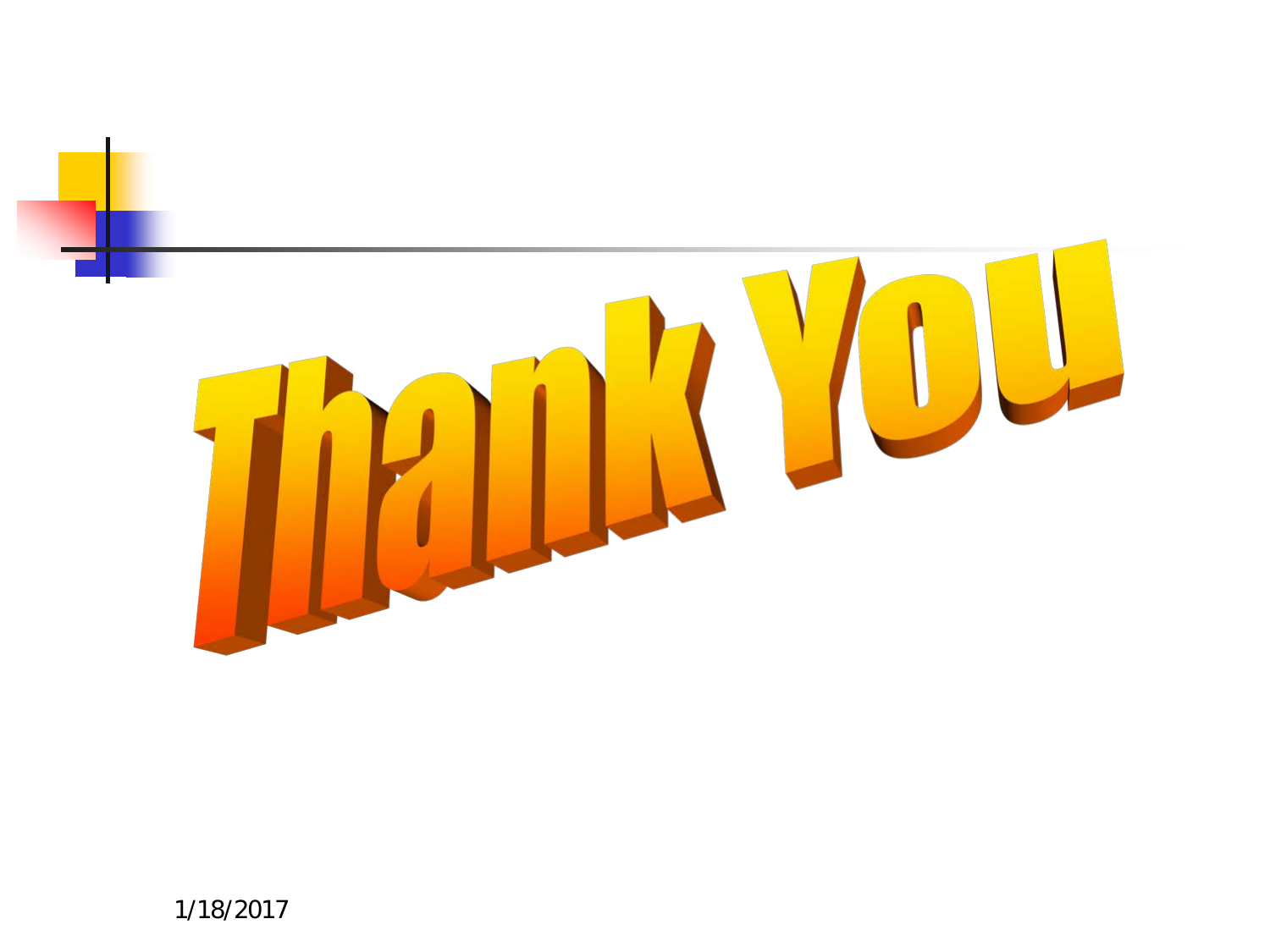## **Annex A: Natural Disasters and Extent of Damages in 2005, 2010 and 2014**

### 3 weeks after 2005 earthquake 2010 floods - worst in history

- 73,000 dead
- 128,000 injured; many severely and even disabled
- 3.5mn made homeless
- 2.3mn without adequate food
- **1mn+ lost employment**
- 80% of crops and 50% of arable land destroyed
- $\blacksquare$  100,000 + cattle killed
- Foundation of economic activities destroyed
- 20mn people affected in over 100,000 sq. km,
- 1.67mn. houses destroyed/damaged
- 2.2 mn. hectares of standing crops destroyed.

#### 2014 floods

- Over 2.5 min people affected
- Over 4,000 villages flooded
- Over 100,000 homes damaged
- Over 2.4 mn acres of crops lost
- 9,000 cattle perished
- Widespread damage to property and infrastructure.